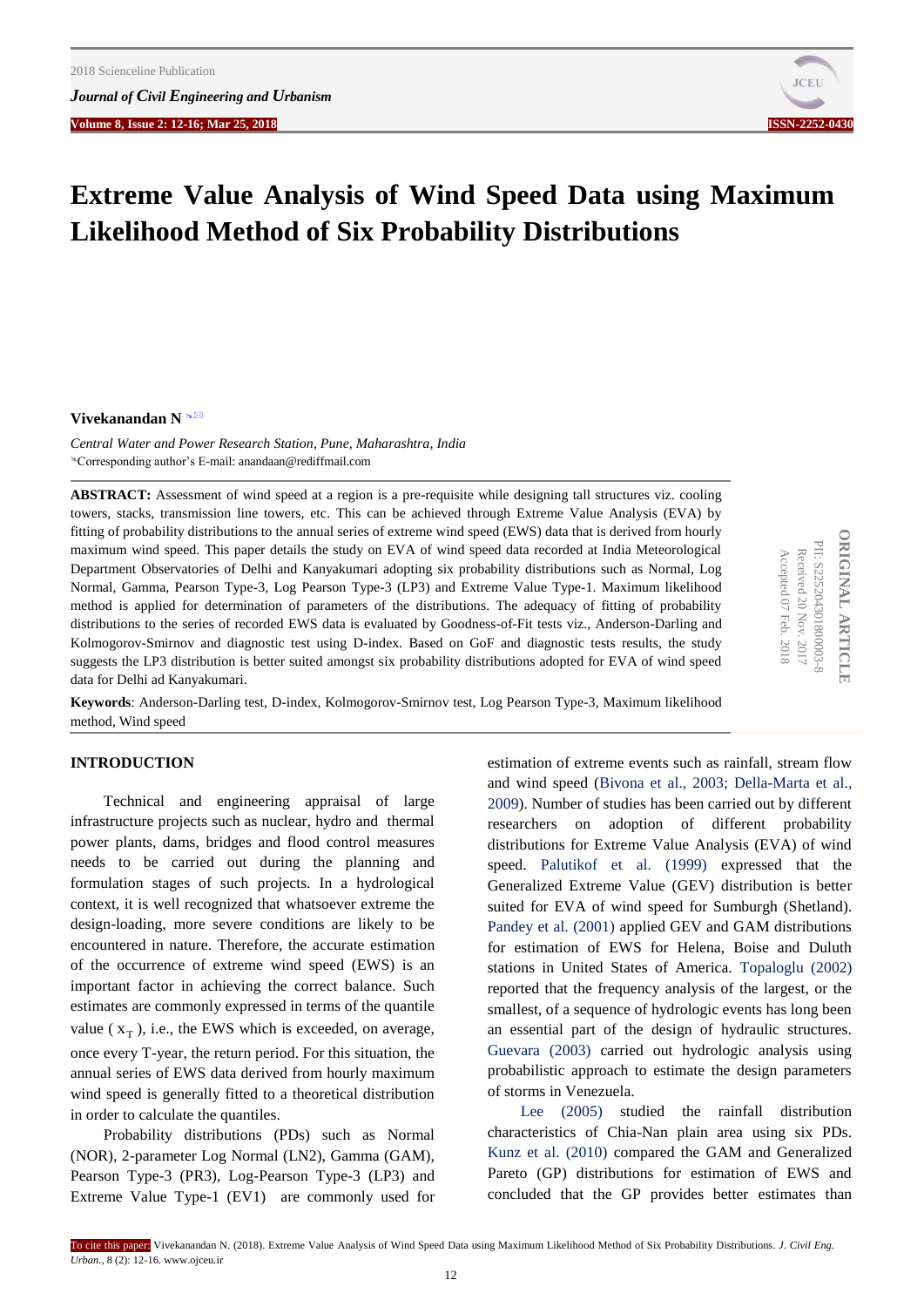GAM distribution. [El-Shanshoury and Ramadan \(2012\)](#page-4-0)  applied EV1 distribution to estimate the EWS for Dabaa area in the north-western coast of Egypt. [Escalante-](#page-4-0)[Sandoval \(2013\)](#page-4-0) applied five mixed extreme value distributions to estimate the EWS at 45 locations of the Netherlands. He also expressed that the mixed reverse Weibull and the mixture Gumbel-reverse Weibull distributions are better suited for estimation of EWS at 34 locations. [Ahmed \(2013\)](#page-4-0) expressed that the rank regression method is the best suited amongst four methods studied for determination of parameters of Weibull distribution for estimation of EWS for Halabja region. Indhumathy [et al. \(2014\)](#page-4-0) applied four parameter estimation methods of Weibull distribution and found that the energy pattern factor method is the best method to estimate the EWS for Kanyakumari region. Generally, when different distributional models are used for modelling EWS, a common problem that arises is how to determine which model fits best for a given set of data. This can be answered by formal statistical procedures involving Goodness-of-Fit (GoF) and diagnostic tests; and the results are quantifiable and reliable than those from the empirical procedures.

Qualitative assessment was made from the plot of the recorded and estimated EWS. For the quantitative assessment on EWS within in the recorded range, GoF tests viz., Anderson-Darling (AD) and Kolmogorov-Smirnov (KS) are applied. A diagnostic test of D-index is used for the selection of most suitable probability distribution for EVA of wind speed. In this paper, study on EVA of wind speed data adopting six PDs is presented. The applicability of GoF and diagnostic tests procedures in identifying which distribution is best for EVA of wind speed is also presented with illustrative example.

## **MATERIALS AND METHODS**

The effort made in this study is to assess the applicability of PDs adopted in EVA of wind speed. For this, it is required to carry out various steps, which include: (i) Select six PDs such us NOR, LN2, GAM, PR3, LP3 and EV1 for EVA; (ii) select maximum likelihood method (MLM) for estimation of parameters of the distributions; (iii) select GoF and diagnostic tests and (iv) conduct EVA and analyse the results obtained thereof. Table 1 gives the quantile estimator  $(x_T)$  of six PDs that are used in EVA of wind speed.

#### **Goodness-of-Fit tests**

GoF tests viz., Anderson-Darling (AD) and Kolmogorov-Smirnov (KS) are applied for checking the adequacy of fitting of PDs to the recorded EWS data. The AD test statistic is defined by:

AD = (-N) - (1/N)
$$
\sum_{i=1}^{N} \left\{ \frac{(2i-1)\ln(Z_i) +}{(2N+1-2i)\ln(1-Z_i)} \right\}
$$
 (1)

Here,  $Z_i = F(x_i)$ , for  $i=1,2,3,...,N$  with  $x_1 < x_2 < ... x_N$ ,  $F(x_i)$  is the Cumulative Distribution Function (CDF) of i<sup>th</sup> sample  $(x<sub>i</sub>)$  and N is the sample size (Zhang, 2002). The critical value  $(AD_C)$  of  $AD$  test statistic for different sample size (N) at 5% significance level is computed from:

$$
AD_c = 0.757 (1 + (0.2/\sqrt{N})
$$
 (2)

Similarly, the critical value  $(KS_C)$  of KS test statistic for different sample size (N) at 5% significance level is computed from:

$$
KS_{C} = M_{\text{all}}^{N} \left( F_{e}(x_{i}) - F_{D}(x_{i}) \right)
$$
 (3)

Here,  $F_e(x_i)=(i-0.44)/(N+0.12)$  is the empirical CDF of  $x_i$  and  $F_e(x_i)$  is the computed CDF of  $x_i$ .

*Test criteria.* If the computed value of GoF tests statistics given by the distribution is less than that of critical values at the desired significance level, then the distribution is considered to be acceptable for EVA of wind speed.

|  |  | <b>Table 1.</b> Quantile estimator of six PDs |  |  |  |
|--|--|-----------------------------------------------|--|--|--|
|--|--|-----------------------------------------------|--|--|--|

| <b>Distribution</b> | PDF                                                                                                                                                            | $X_T$                                                                  |
|---------------------|----------------------------------------------------------------------------------------------------------------------------------------------------------------|------------------------------------------------------------------------|
| <b>NOR</b>          | $f(x;\alpha,m) = \left(\frac{1}{\alpha\sqrt{2\pi}}\right)e^{-\frac{1}{2}\left(\frac{x-m}{\alpha}\right)^2}, x, \alpha > 0$                                     | $x_T = m + \alpha K_T$                                                 |
| LN <sub>2</sub>     | $f(x;\alpha,m) = \left(1/\alpha x \sqrt{2\pi}\right) e^{-\frac{1}{2}\left(\frac{\ln(x)-m}{\alpha}\right)^2}, x, \alpha > 0$                                    | $x_T = e^{m + \alpha K_T}$                                             |
| <b>GAM</b>          | $f(x;\alpha,\lambda) = \frac{ \alpha e^{-\alpha x}(\alpha x)^{\lambda-1}}{\Gamma(\lambda)}, x, \lambda > 0$                                                    | $X_T = \left(\frac{1}{\alpha}\right) (K_T \sqrt{\lambda} + \lambda)$   |
| PR <sub>3</sub>     | $f(x;\alpha,\lambda,m) = \frac{ \alpha }{\Gamma(\lambda)} e^{-\alpha(x-m)} [\alpha(x-m)]^{\lambda-1}, x, \lambda > 0$                                          | $X_T = m + \left(\frac{\lambda + K_p \sqrt{\lambda}}{\alpha}\right)$   |
| LP3                 | $f(x;\alpha,\lambda,m) = \frac{ \alpha }{\Gamma(\lambda)} \left( \frac{e^{\alpha m}}{x^{1+\alpha}} \right) [\alpha (\ln x - m)]^{\lambda - 1}, x, \lambda > 0$ | $\mathbf{X}_{\mathrm{T}}=e^{m+((\lambda+K_{P}\sqrt{\lambda})/\alpha)}$ |
| EV1                 | $f(x:\alpha,m) = \frac{e^{-(x-m)/\alpha}e^{-e^{-(x-m)/\alpha}}}{e^{-(x-m)/\alpha}}$ , x, $\alpha > 0$<br>$\alpha$                                              | $x_T = m + \alpha Y_T$                                                 |

In Table 1,  $\alpha$ ,  $\lambda$  and m are the scale, shape and location parameters respectively. For NOR, the values of m and  $\alpha$  are computed from mean and standard deviation of the series of EWS. Similarly, for LN2, the values of m and  $\alpha$  are computed from the mean and standard deviation of the log-transformed series of EWS. For EV1 distribution, the reduced variate  $(Y_T)$  corresponding to return period (T) is defined by  $Y_T = -\ln(-\ln(1-(1/T)))$ .  $K_T$  is the frequency factor corresponding to return period and Coefficient of Skewness (CS)  $[CS = 2/\sqrt{\lambda}$  for GAM, CS=0.0 for NOR and LN2].  $K_p$  is the frequency factor corresponding to CS of the original and log-transformed series of EWS for PR3 and LP3 distributions respectively (Rao and [Hameed, 2000\).](#page-4-0) The parameters of PDs are computed by MLM and used in estimation of wind speed. The theoretical descriptions of MLM of GAM, PR3, LP3 and EV1 are briefly described in the text book titled 'Flood Frequency Analysis' published by [Rao and](#page-4-0)  [Hameed \(2000\).](#page-4-0)

To cite this paper: Vivekanandan N. (2018). Extreme Value Analysis of Wind Speed Data using Maximum Likelihood Method of Six Probability Distributions. *J. Civil Eng. Urban.,* 8 (2): 12-16. www.ojceu.ir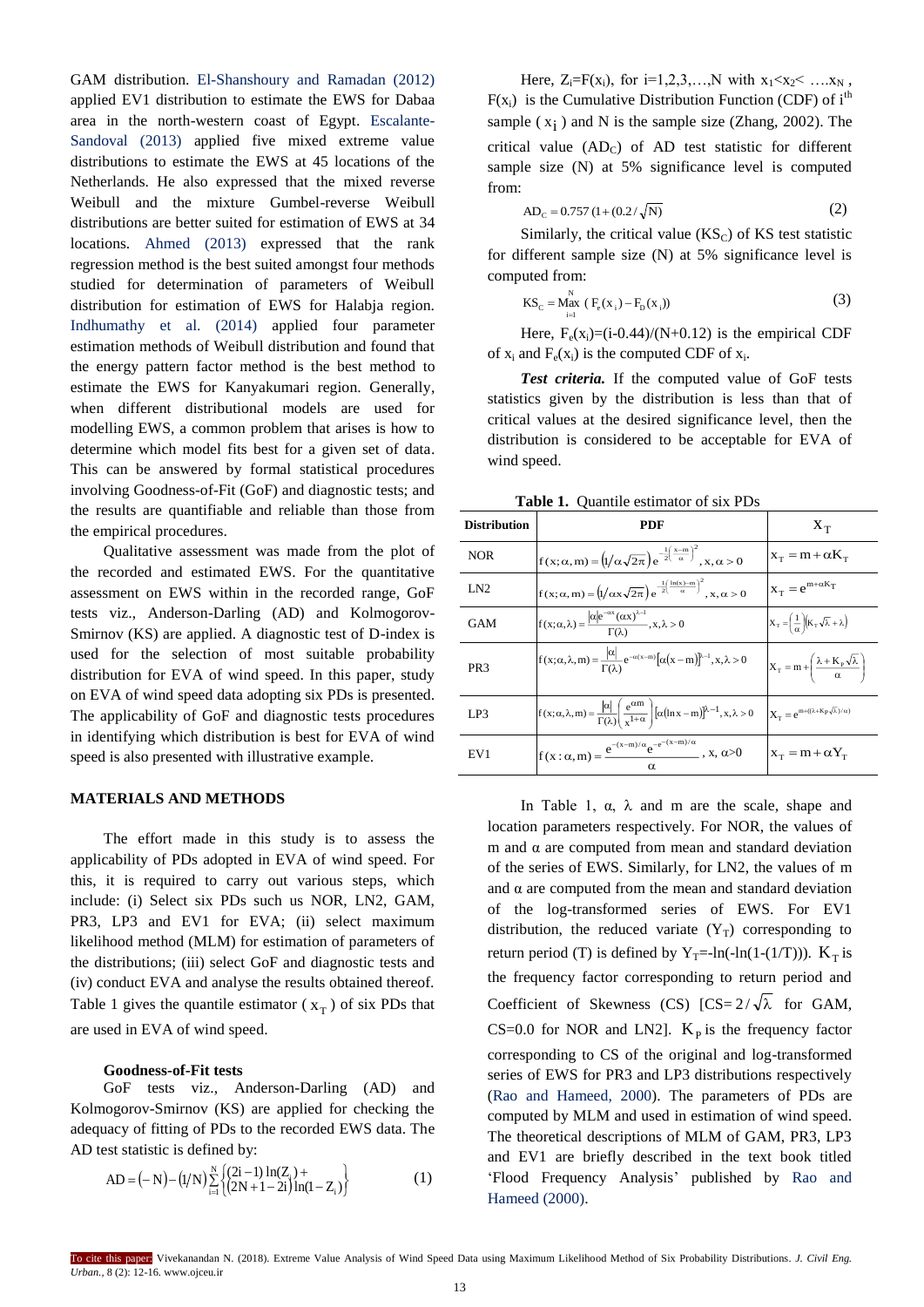# **Diagnostic test**

The selection of most suitable probability distribution for EVA of wind speed is performed through D-index, which is defined by:

$$
D - index = (1/\bar{x})\sum_{i=1}^{6} |x_i - x_i^*|
$$
 (4)

Here, x is the mean value of the recorded EWS. Also,  $x_i$  is the i<sup>th</sup> sample of the first six highest values in the series of recorded EWS and  $x_i^*$  is the corresponding estimated value by PDs. The distribution having the least D-index is considered as better suited distribution for EVA of wind speed [\(USWRC, 1981\).](#page-4-0)

## **Application**

In this paper, a study on EVA of wind speed adopting six probability distributions (using MLM) was carried out. HMWS data recorded at Delhi for the period 1969 to 2007 and Kanyakumari for the period 1970 to 2008 is used. The annual series of EWS is extracted from hourly wind speed data and further used for EVA. Table 2 gives the descriptive statistics of annual EWS for the regions under study.

**Table 2.** Descriptive statistics of annual EWS

|             | <b>Statistical parameters</b> |                                  |                            |                            |  |
|-------------|-------------------------------|----------------------------------|----------------------------|----------------------------|--|
| Region      | Mean<br>(km/hr)               | Standard<br>deviation<br>(km/hr) | Coefficient<br>of Skewness | Coefficient<br>of kurtosis |  |
| Delhi       | 66.1                          | 261.1                            | 0.047                      | $-1.709$                   |  |
| Kanyakumari | 42.3                          | 123.0                            | 2.219                      | 6.848                      |  |

## **RESULTS AND DISCUSSIONS**

By applying the procedures, as described above, computer program through R-package was developed and used for EVA of wind speed. The program computes the parameters of six PDs, GoF (AD and KS) tests statistic and D-index values for Delhi and Kanyakumari.

#### **Estimation of EWS using six PDs**

The parameters obtained from MLM were used for estimation of EWS for Delhi and Kanyakumari through quantile functions of the respective PDs and presented in Tables 3 and 4 respectively.

| Return           | <b>Estimated EWS (km/hr) using</b> |       |       |       |       |       |
|------------------|------------------------------------|-------|-------|-------|-------|-------|
| period<br>(year) | <b>NOR</b>                         | LN2   | GAM   | PR3   | LP3   | EV1   |
| $\overline{2}$   | 66.1                               | 64.2  | 64.7  | 61.2  | 65.0  | 63.3  |
| 5                | 79.6                               | 79.0  | 79.7  | 80.0  | 80.2  | 78.9  |
| 10               | 86.6                               | 88.1  | 88.4  | 93.1  | 87.6  | 89.2  |
| 20               | 92.4                               | 96.4  | 96.0  | 105.7 | 93.4  | 99.1  |
| 50               | 98.9                               | 106.7 | 105.0 | 121.8 | 99.6  | 111.9 |
| 100              | 103.2                              | 114.1 | 111.4 | 133.8 | 103.5 | 121.5 |
| 200              | 107.2                              | 121.4 | 117.4 | 145.6 | 106.9 | 131.1 |
| 500              | 112.0                              | 130.8 | 124.9 | 161.1 | 110.8 | 143.7 |
| 1000             | 115.4                              | 137.9 | 130.4 | 172.7 | 113.4 | 153.3 |

**Table 4.** Estimates of EWS given by six PDs for Kanyakumari

| Return           | <b>Estimated EWS (km/hr) using</b> |      |            |                 |       |      |
|------------------|------------------------------------|------|------------|-----------------|-------|------|
| period<br>(vear) | <b>NOR</b>                         | LN2  | <b>GAM</b> | PR <sub>3</sub> | LP3   | EV1  |
| $\overline{2}$   | 42.3                               | 41.1 | 41.4       | 40.1            | 39.3  | 40.4 |
| 5                | 51.5                               | 49.6 | 50.5       | 49.4            | 48.3  | 48.1 |
| 10               | 56.3                               | 54.6 | 55.7       | 55.7            | 55.3  | 53.3 |
| 20               | 60.3                               | 59.2 | 60.2       | 61.6            | 62.8  | 58.2 |
| 50               | 64.7                               | 64.8 | 65.6       | 69.2            | 73.8  | 64.6 |
| 100              | 67.7                               | 68.9 | 69.4       | 74.7            | 83.1  | 69.3 |
| 200              | 70.5                               | 72.8 | 73.0       | 80.1            | 93.3  | 74.1 |
| 500              | 73.8                               | 77.8 | 77.5       | 87.2            | 108.4 | 80.4 |
| 1000             | 76.1                               | 81.5 | 80.7       | 92.4            | 121.3 | 85.1 |

From Table 3, it may be noted that the estimated EWS given by PR3 distribution are higher than the corresponding values of other five PDs for return period of 10-year and above for Delhi. Also, from Table 4, it may be noted that the LP3 distribution gave higher estimates for return period of 20-year and above when compared to the corresponding values of other five PDs for Kanyakumari. For qualitative assessment, the plots of recorded and estimated EWS were developed and presented in Figure 1.





**Figure 1.** Plots of recorded and estimated EWS for different return periods by six PDs for Delhi and Kanyakumari

From Figure 1, it can be seen that there is no significant difference between the frequency curves of LN2 and GAM distributions for Kanyakumari. Similarly, for Delhi, it can be seen that the frequency curves of NOR and LP3 distributions are very close to each other.

To cite this paper: Vivekanandan N. (2018). Extreme Value Analysis of Wind Speed Data using Maximum Likelihood Method of Six Probability Distributions. *J. Civil Eng. Urban.,* 8 (2): 12-16. www.ojceu.ir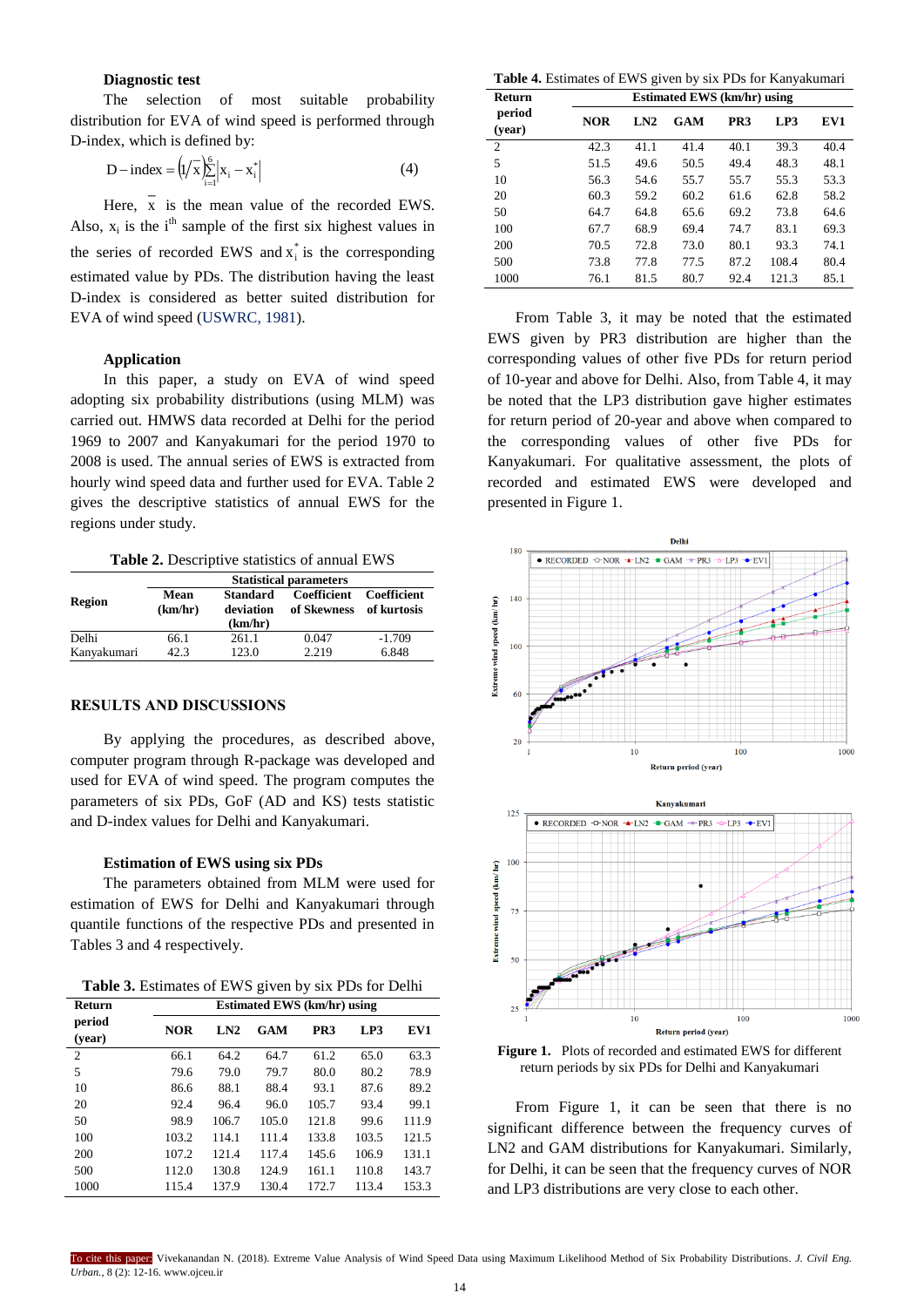## **Analysis based on GoF tests**

By applying the procedures of GoF tests, quantitative assessment on fitting of PDs to the series of EWS was carried out; and the results are given in Table 5.

**Table 5.** Computed values of GoF tests statistics by six PDs

| <b>Probability</b><br>distribution |       | Computed values of GoF tests statistics for |       |             |  |  |  |
|------------------------------------|-------|---------------------------------------------|-------|-------------|--|--|--|
|                                    |       | <b>Delhi</b>                                |       | Kanvakumari |  |  |  |
|                                    | AD    | KS                                          | AD    | KS          |  |  |  |
| <b>NOR</b>                         | 2.541 | 0.215                                       | 1.992 | 0.197       |  |  |  |
| LN2                                | 2.181 | 0.205                                       | 0.946 | 0.166       |  |  |  |
| GAM                                | 2.078 | 0.201                                       | 1.279 | 0.173       |  |  |  |
| PR <sub>3</sub>                    | 1.666 | 0.179                                       | 0.523 | 0.120       |  |  |  |
| LP3                                | 2.192 | 0.203                                       | 0.540 | 0.108       |  |  |  |
| EV <sub>1</sub>                    | 2.027 | 0.200                                       | 0.542 | 0.136       |  |  |  |

From Table 5, it may be noted that the computed values of AD test statistic by six PDs are greater than the theoretical value of 0.781 at 5% significance level, and at this level, all six PDs are not acceptable for EVA of wind speed for Delhi. For Kanyakumari, it may be noted that the computed values of AD test statistic by PR3, LP3 and EV1 distributions are not greater than the theoretical value of 0.781 and therefore these three distributions are acceptable for EVA of wind speed. Also, from Table 5, it may be noted that the computed values of KS tests statistic by six PDs are not greater than the theoretical value of 0.218 at 5% significance level, and at this level, all six PDs are found to be acceptable for EVA of wind speed for Delhi and Kanyakumari.

#### **Analysis based on diagnostic test**

For the selection of most suitable PD for estimation of EWS, the D-index values of six PDs were computed and presented in Table 6.

**Table 6.** Indices of D-index for six PDs

| Region            |            |       |            | D-index         |       |       |
|-------------------|------------|-------|------------|-----------------|-------|-------|
|                   | <b>NOR</b> | LN2   | <b>GAM</b> | PR <sub>3</sub> | LP3   | EV1   |
| Delhi             | 0.428      | 0.646 | 0.622      | 1.203           | 0.471 | 0.805 |
| Kanyakumari 0.857 |            | 0.918 | 0.826      | 0.707           | 0.600 | 1.014 |

From Table 6, it may be noted that the indices of D-index given by NOR and LP3 distributions are minimum when compared to the corresponding indices of other distributions for Delhi and Kanyakumari respectively. But, the AD test results showed that the NOR distribution is not acceptable for EVA of wind speed for Delhi. After eliminating the NOR distribution from the group of six PDs, it may be noted that the D-index value of LP3 is the second minimum next to NOR; and therefore LP3 is considered as most appropriate PD for estimation of wind speed for Delhi. On the basis of GoF and diagnostic test results, LP3 distribution is identified as better suited for estimation of EWS for Delhi and Kanyakumari.

## **CONCLUSIONS**

The paper presented the study on EVA of wind speed adopting six PDs (using MLM). Based on the results of EVA of wind speed, GoF and diagnostic tests, the following conclusions were drawn from the study:

a) AD test results confirmed the applicability of PR3, LP3 and EV1 distributions for EVA of wind speed for Kanyakumari.

b) AD test results didn't support the use of all six PDs for EVA of wind speed for Delhi.

c) KS test results supported the use of all six PDs for EVA of wind speed for Delhi and Kanyakumari.

d) D-index value of LP3 is found as minimum for Kanyakumari whereas the D-index value of LP3 is the second minimum for Delhi.

e) LP3 distribution is identified as better suited amongst six distributions adopted for estimation of extreme wind speed for Delhi and Kanyakumari.

The study suggested that the 1000-year return period EWS of 113.4 km/hr (for Delhi) and 121.3 km/hr (for Kanyakumari) adopting LP3 distribution could be used as the design parameters for planning and design of hydraulic structures in the regions.

## **DECLARATIONS**

#### **Acknowledgements**

The author is grateful to Dr. (Mrs.) V.V. Bhosekar, Additional Director, Central Water and Power Research Station, Pune, for providing the research facilities to carry out the study. The author is thankful to M/s Nuclear Power Corporation of India Limited, Mumbai, for the supply of wind speed data.

#### **Author's contribution**

Shri N. Vivekanandan, Scientist-B, Central Water and Power Research Station, Pune, carried out the data analysis and prepared the manuscript.

#### C**ompeting interests**

The author declares that he has no competing interests.

#### **REFERENCES**

- Bivona S, Burlon R, Leone C. (2003). Hourly wind speed analysis in Sicily. Journal of Renewable Energy, 28(9): 1371-1385.
- Della-Marta PM, Mathis H, Frei C, Liniger MA, Kleinn J, Appenzeller C. (2009). The return period of wind storms over Europe. Journal of Climatology, 29(3): 437-459.
- Palutikof JP, Brabson BB, Lister DH, Adcock ST. (1999). A review of methods to calculate extreme wind speeds. Journal of Meteorological Applications, 6(2): 119-132.